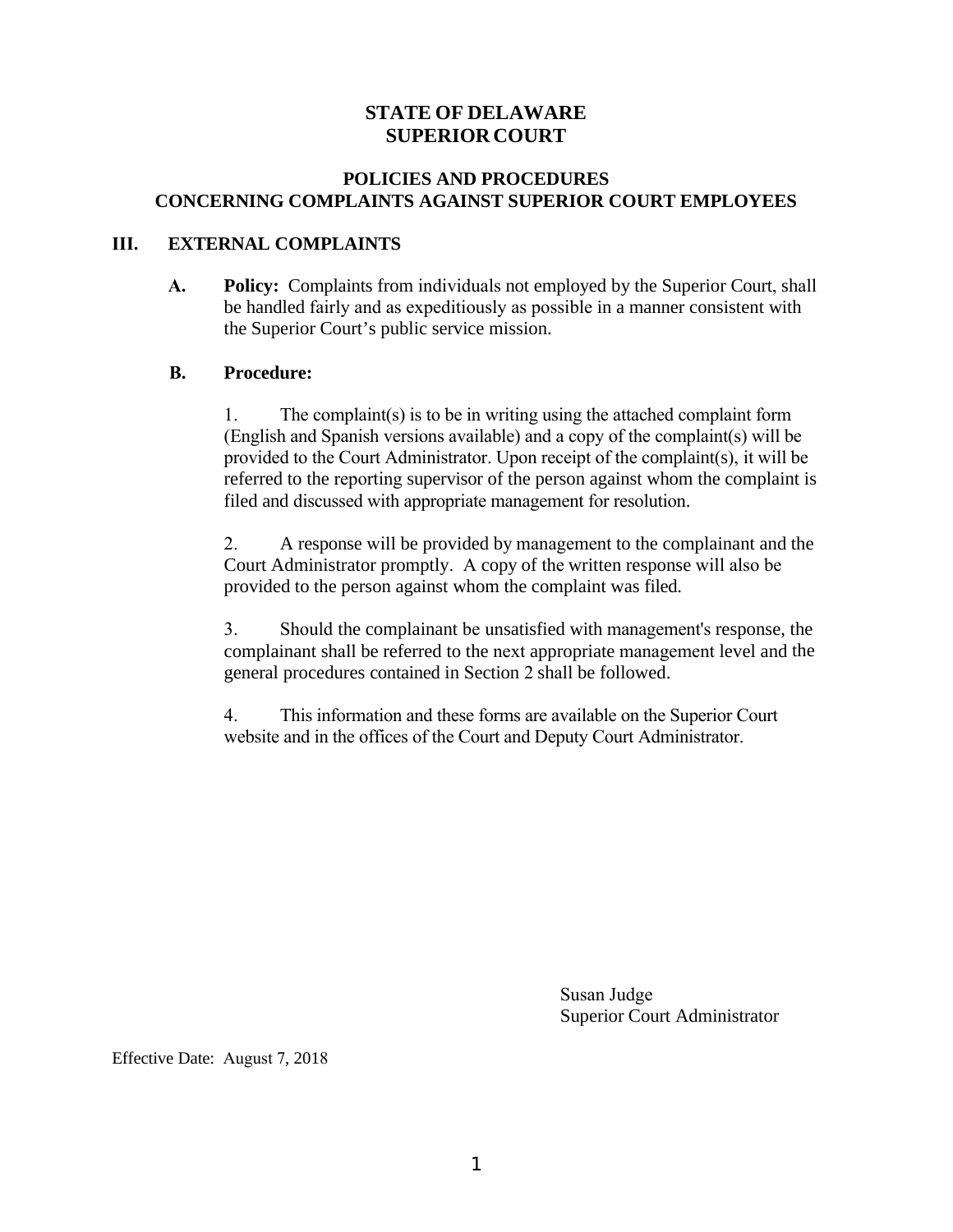#### **SUPERIOR COURT OF DELAWARE COMPLAINT FORM**

## **You should not use this form to address a decision you disagree with in a court case.**

## A. YOUR NAME:

| (Last)<br>Address:                                                                                                                                                                                                | (First)   |                                | (MI)                 |  |
|-------------------------------------------------------------------------------------------------------------------------------------------------------------------------------------------------------------------|-----------|--------------------------------|----------------------|--|
| <u> 1980 - Johann Barn, mars ann an t-Amhain Aonaich an t-Aonaich an t-Aonaich ann an t-Aonaich ann an t-Aonaich</u><br>(Street)                                                                                  | (City)    | (State)                        | (Zip Code)           |  |
| Telephone: Home/Cell:<br>(Area Code) (Number)                                                                                                                                                                     |           | Work:                          | (Area Code) (Number) |  |
| B. PERSON COMPLAINT IS AGAINST:                                                                                                                                                                                   |           |                                |                      |  |
|                                                                                                                                                                                                                   |           |                                |                      |  |
|                                                                                                                                                                                                                   |           | AGENCY:                        |                      |  |
|                                                                                                                                                                                                                   |           |                                |                      |  |
| C. STATEMENT OF COMPLAINT:                                                                                                                                                                                        |           |                                |                      |  |
| referring to relevant dates, times, and names of all persons involved. Attach as many additional pages as necessary<br>to fully set forth all of the relevant facts and circumstances surrounding your complaint. |           |                                |                      |  |
| Date                                                                                                                                                                                                              |           |                                |                      |  |
|                                                                                                                                                                                                                   |           | <b>Your Signature</b>          |                      |  |
| This form should be sent: By Mail to:                                                                                                                                                                             |           |                                |                      |  |
| <b>Court Administrator's Office</b><br><b>Leonard L. Williams Justice Center</b><br>500 North King Street, Suite 2850<br>Wilmington, DE 19801                                                                     | <b>OR</b> | By Fax to:<br>$(302)$ 255-2261 |                      |  |
| <b>COURT USE ONLY:</b>                                                                                                                                                                                            |           | COMPLAINT NO.                  |                      |  |
| RECEIVED BY:                                                                                                                                                                                                      |           |                                |                      |  |